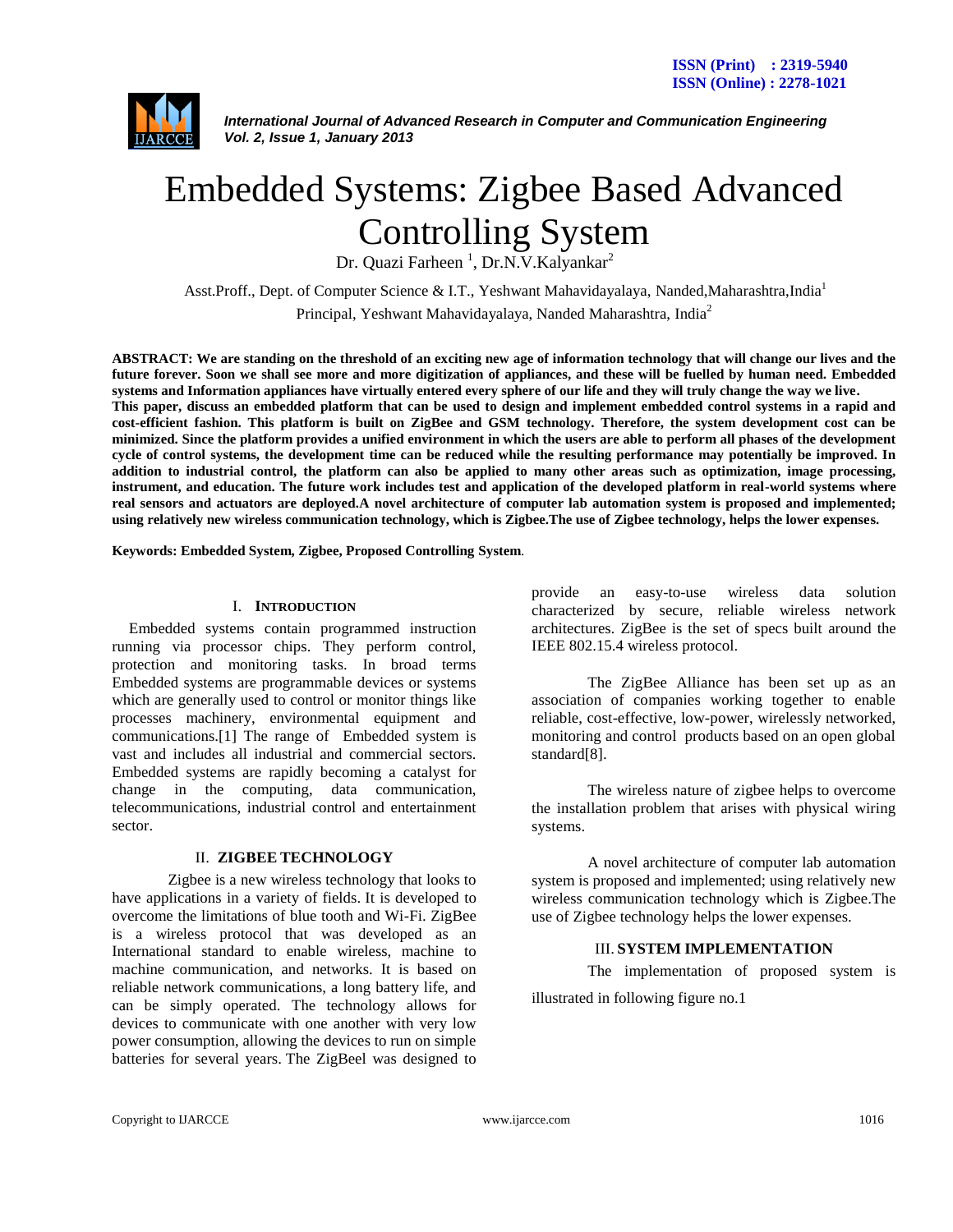

*International Journal of Advanced Research in Computer and Communication Engineering Vol. 2, Issue 1, January 2013*



Fig. 1.Proposed System Implementation

As depicted an advanced controlling system using zigbee is implemented for controlling labs PCs and other equipment like lights, fans air conditioners etc.

The proposed system consists of Atmega162 transmitter, receiver, Zigbee module,GSM module, ATmega 32 server and other devices. This works in following way:

ATmega32 consist of the server which will connect to the network. We can use our web browser to open the page in this server to control the devices. This ATmega32 will send the received information to the ATmega162. This ATmega162 will also have GSM module and a keypad, using them also we can control the devices. This ATmega162 will send the command to another ATmega162 using zigbee. This ATmega162 will control the device (equipments) like fans, tubs, air conditions etc. or if we want to shut down our computer then this ATmega162 will send the respective command to the computer through the serial port. The computer will have one C program running. This C program in the computer will accept the command through the serial port and will finally shutdown the computers.

The resulting energy savings are significant; it informs user, system personal and server about unused client PCs and takes necessary action to ensure to avoid power consumption due to idle clients.

Energy saving techniques for computer technology could be applied to help reduce costs

attributed to inefficient energy practices. This system is especially significant due to the lack of similar studies at educational institutions across India. As Indian institutes and companies cannot think without computer resources, they have the potential to save a significant amount of financial and environmental wealth by using efficient and environmentally sound equipment. Although general computer usage of computers is increasing. An appropriate strategy would include guidelines that integrate the acquisition of energy efficient and environmentally responsible products specially to handle mass resources like labs.

Environmental technology (EnviroTech) or green technology (GreenTech) or clean technology (CleanTech) is the application of the environmental sciences to conserve the natural environment and resources, and to curb the negative impacts of human involvement. Sustainable development is the core of environmental technologies. When applying sustainable development as a solution for environmental issues, the solutions need to be socially equitable, economically viable, and environmentally sound. As this model also intend to save energy, will be a green computing initiative.

## IV.**CONCLUSION**

The objective of this paper is to enlighten the application of Embedded systems and it presents novel, low cost and flexible controlling system .The architecture is designed to reduced systems complexity and lower cost. This architecture also reduces amount of physical wiring. Hence the system endeavors not to incorporate complex and expensive components. The system is scalable and flexible so one can add other additional devices with minimum efforts. The system allows owner to control connected devices in the lab.

A novel architecture of computer lab automation system is proposed and implemented, using relatively new wireless communication technology which is Zigbee.The use of Zigbee technology helps the lower expenses of the system.

This paper also identifies evaluates the potential of ZigBee for addressing these problems through the design and implementation of a flexible controlling system architecture for computer labs.. A ZigBee based controlling system. This system provides a simple and flexible user interface, and remote access to the system.